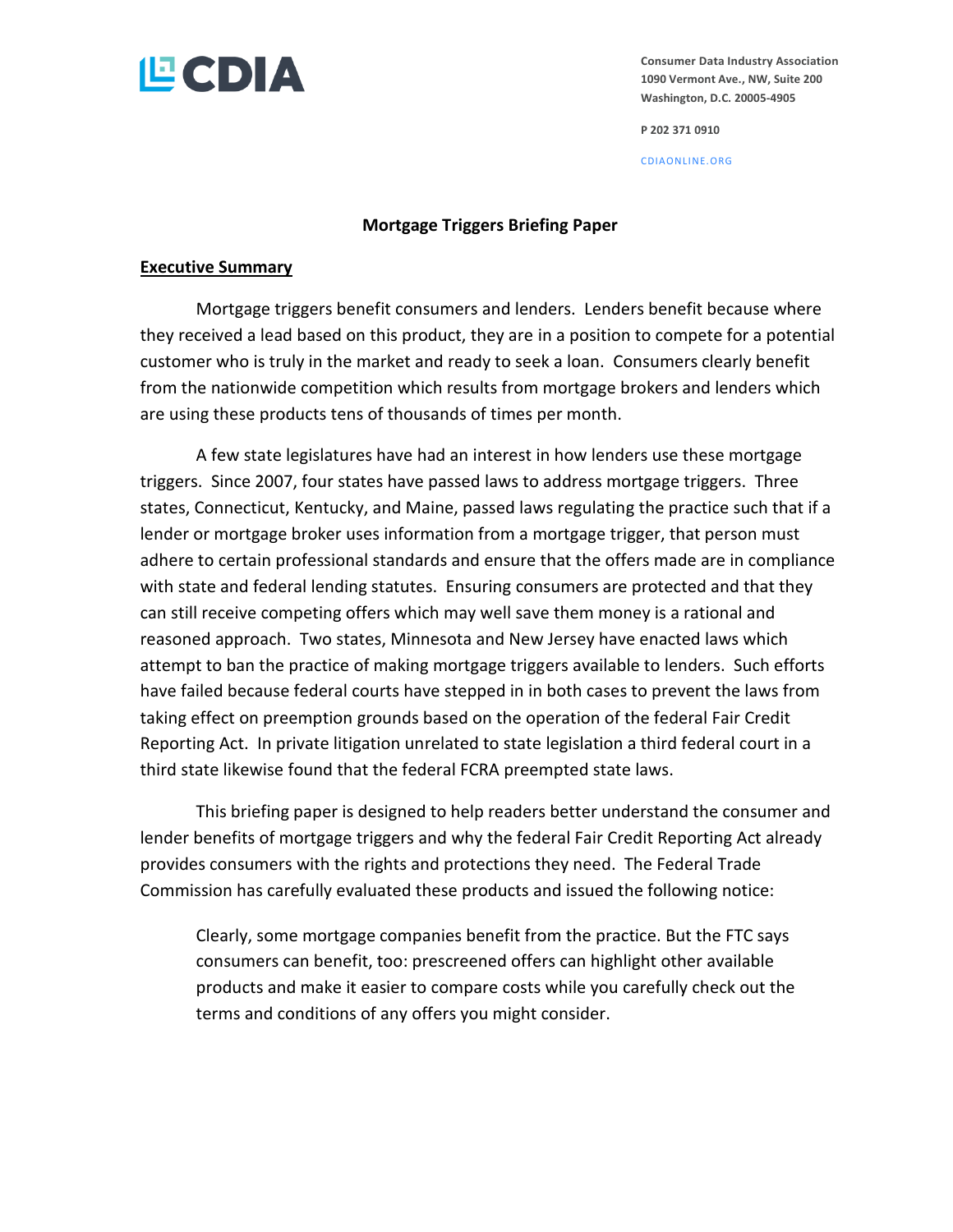## **Mortgage Triggers Q&A**

### **What Are Mortgage Triggers?**

Not all consumers shop around as much as they should, but every consumer wants to have the very best offer for which he/she can qualify. A mortgage loan is likely the single largest loan a consumer will ever undertake and encouraging consumers to consider lowercost loans can put hundreds of dollars in discretionary spending back into their hands. Mortgage trigger help lenders to compete and to bring potentially better offers to the doorstep of the consumer. A mortgage trigger service is a prescreened offer of credit. It works like this: After a consumer has applied for a mortgage, if that consumer fits the criteria requested by someone who subscribes to a mortgage trigger service, a consumer reporting agency will notify subscribers of the service that the consumer has applied for a mortgage or refinance. The subscriber, which may be a credit union, mortgage broker, a bank, or other financial services company, will then extend to the consumer a firm loan offer. This offer may, in fact, be on better terms than the consumer had initially hoped to receive.

## **Are Mortgage Triggers Regulated by Federal Law?**

Yes. A mortgage trigger service is regulated by the federal Fair Credit Reporting Act (FCRA). The Federal Trade Commission issued a notice to consumers that "federal law allows [the] practice [of mortgage trigger services] if the offer of credit meets certain legal requirements."<sup>1</sup>

Under the FCRA, a user of a mortgage trigger product (e.g., a credit union, community banker or other lender) must: (a) Certify to the consumer reporting agency that it has a permissible purpose to request a credit report; (b) actually make a "firm offer of credit" as defined under the FCRA; (c) actually have the means to honor the offer (i.e. mortgage brokers must have a contract that binds a lender to honor the offer); and (d) provide notice of the consumer's right to opt-out when making written solicitations to consumers.

 $\overline{a}$ 

<sup>1</sup> <http://www.ftc.gov/bcp/edu/pubs/consumer/alerts/alt171.shtm>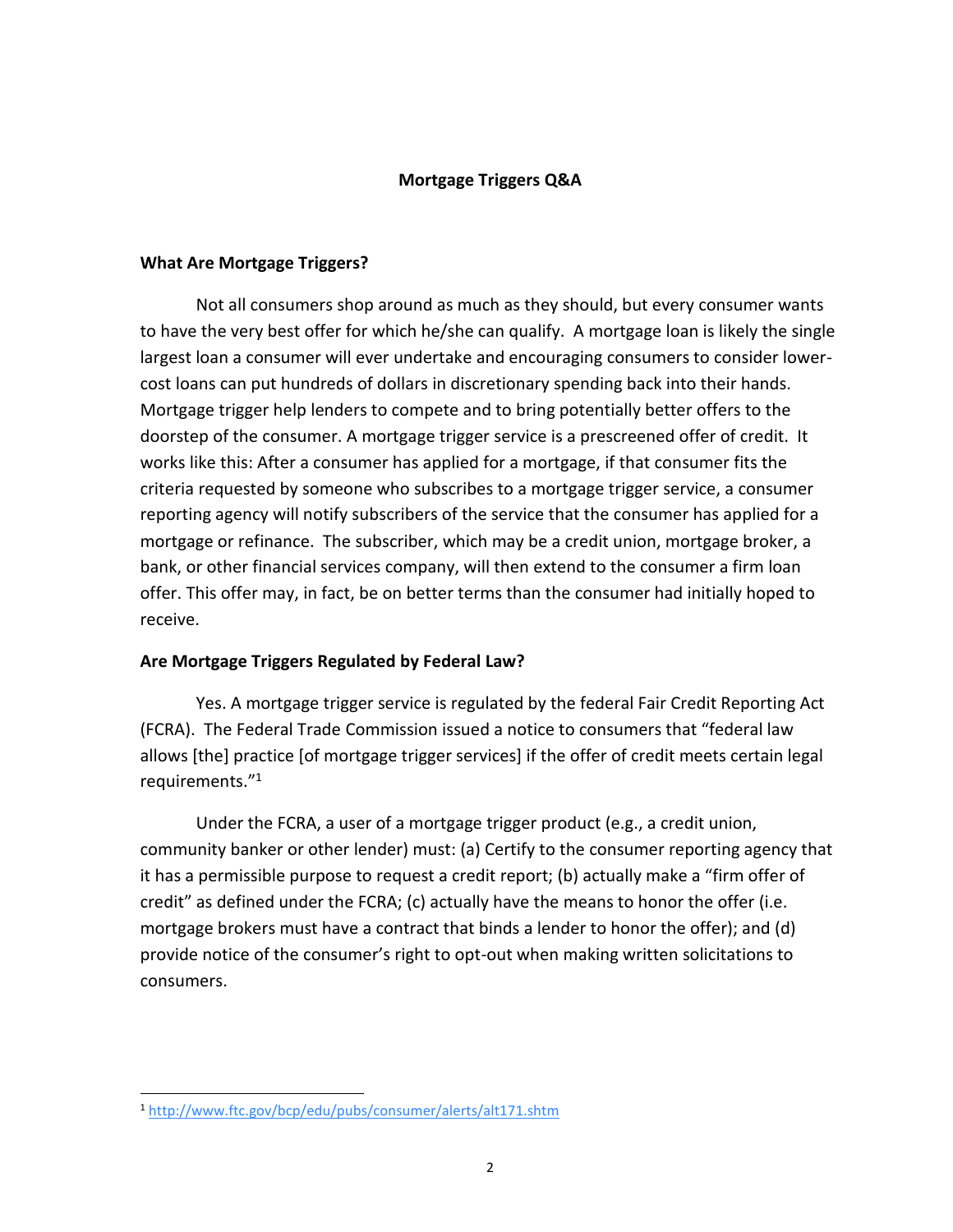The FCRA limits the amount of information a lender can receive from a consumer reporting agency. Neither the consumer reporting agency issuing the trigger or the lender making the offer will have access to the consumer's original loan application. The lender will receive contact information such as the consumer's name and address. Telephone numbers can be provided but all lenders are required to comply with state and federal do-not-call lists. Some lenders do some additional research in court house public records to learn about the consumer's current mortgage loan (such as the original purchase price or the current value of the home based on tax assessments).

When making a loan offer to a consumer based on a mortgage trigger, a credit union or other type of lender is required to adhere to the FCRA, as well as other federal laws (such as the Equal Credit Opportunity Act, Fair Housing Act, Truth in Lending Act, Real Estate Settlement Procedures Act and Home Mortgage Disclosure Act) and federal and state unfair and deceptive and trade practices laws.

# **Are Consumers Protected by Federal Law?**

 $\overline{\phantom{a}}$ 

Yes. Consumers have an absolute say in whether or not they will receive offers from other lenders to which they have not made an application for a loan. For example, consumers who wish to prevent lenders from calling them with loan offers can can simply sign up for the Federal Trade Commission's do-not-call list. In this case the consumer will still receive an offer in the mail and may welcome these, since they may be for better rates and thus consumers save money. Some consumers may not want to hear from any lender other than the one to which they have made application. In this case the consumer can opt out of all such offers by calling 1-888-5-OPT-OUT or by logging on to [www.optoutprescreen.com.](http://www.optoutprescreen.com/)

Consumers also have a right to see their consumer credit report disclosure whenever they wish, and can do so annually for free [\(www.annualcreditreport.com\)](http://www.annualcreditreport.com/). When consumers look over their free disclosure, they can see which credit unions, community banks or other lenders have had access to their information.<sup>2</sup>

<sup>&</sup>lt;sup>2</sup> When a consumer requests a copy of his or her credit report, the consumer reporting agency must disclose to the consumer, among other things, all persons that requested the consumer's credit report in the preceding year (15 U.S.C. § 1681g(a)(3)). Consumer reporting agencies are under a federal obligation to maintain reasonable procedures to ensure maximum possible accuracy. Id., § 1681e(b). Non-consumer initiated inquiries, including mortgage trigger services cannot, by law, impact a consumer's credit score.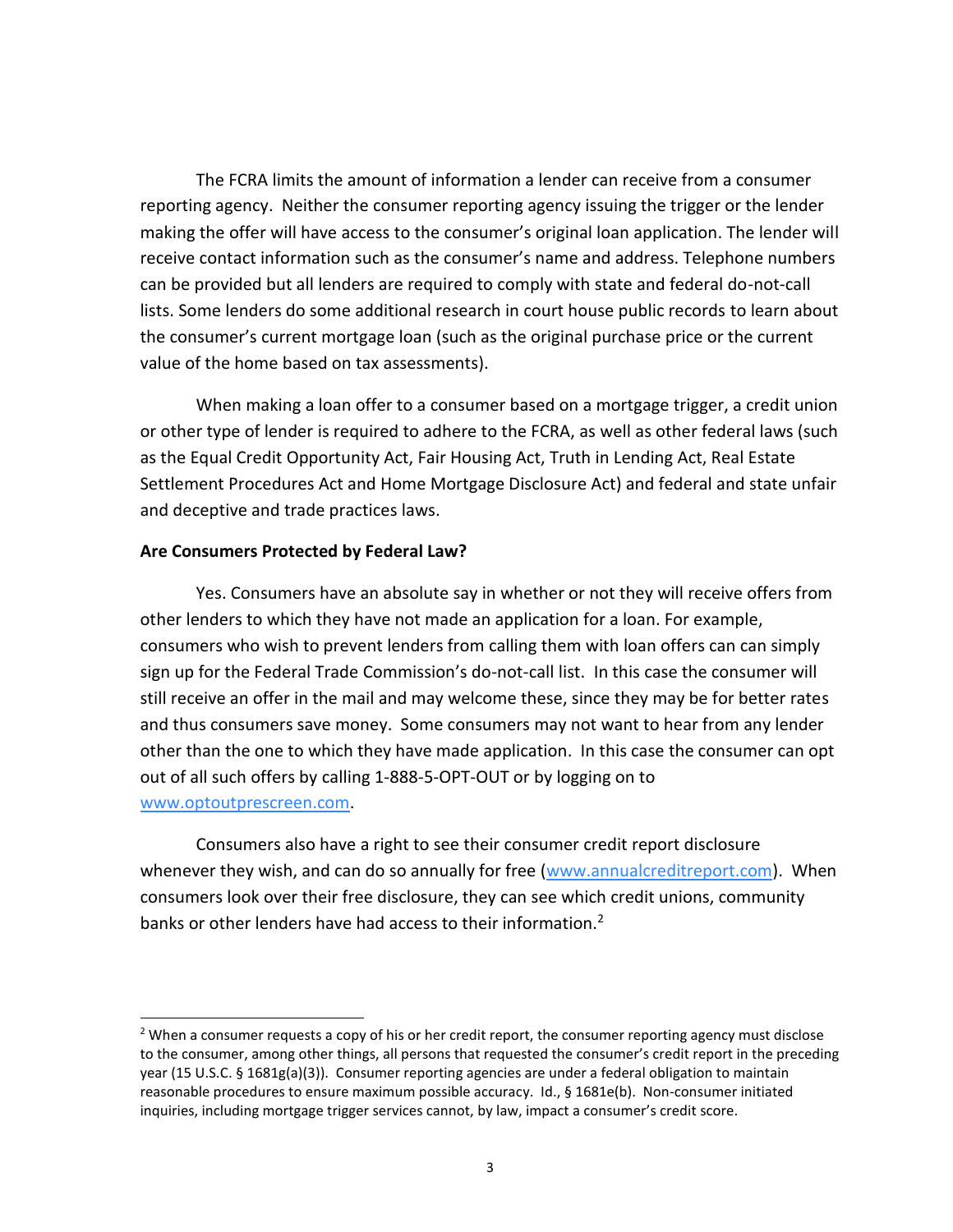## **Do Mortgage Trigger Offers Help Consumers?**

Yes. Simply put, mortgage trigger services offer consumers the opportunity to save substantial sums of money. Take a hypothetical consumer who puts 10% down on a \$204,000 home. The difference between a 6.25% mortgage and a 6% mortgage is \$30 per month or \$11,000 over the life of the 30 year mortgage. The FTC noted that

Clearly, some mortgage companies benefit from the practice….[C]onsumers can benefit, too: prescreened offers can highlight other available products and make it easier to compare costs while you carefully check out the terms and conditions of any offers you might consider.<sup>3</sup>

A 2005 Federal Reserve report on lending showed that 35% of all "high-cost" mortgage refinances were taken out by African-Americans and 19% by Latinos. Mortgage or refinance offers from a community bank, broker or credit union due to a mortgage trigger service could very well reduce the percentage of "high-cost" loans paid by any consumer, and particularly minority populations. An October 8, 2006 article from the Washington Post entitled "The Fleecing of Black Borrowers" noted that "[y]ears of denials [of credit against minority consumers] may lead minorities to look for 'guaranteed approvals' instead of the lowest price" and that these borrowers, especially African-Americans frequently underestimate their creditworthiness. In fact, it was noted by a spokesperson for the American Bankers Association that "[p]eople shop more for a loaf of bread than they do for a mortgage." Just a point on a mortgage can mean a savings of tens of thousands of dollars on the life of a 30-year mortgage. Offers provided to minority borrowers from mortgage trigger services have the potential to reverse the unfortunate reality of minority home lending.

Mortgage trigger services are uniquely positioned to assist consumers when shopping for a mortgage because the offers from such services arrive on the consumer's doorstep just when they need the information the most.

A 2018 story in the Wall Street Journal said that "[b]orrowers who finance the purchase of cars or homes without soliticing quotes from multiple lenders often pay more

 $\overline{a}$ 

<sup>3</sup> <http://www.ftc.gov/bcp/edu/pubs/consumer/alerts/alt171.shtm> (viewed Oct. 1, 2007).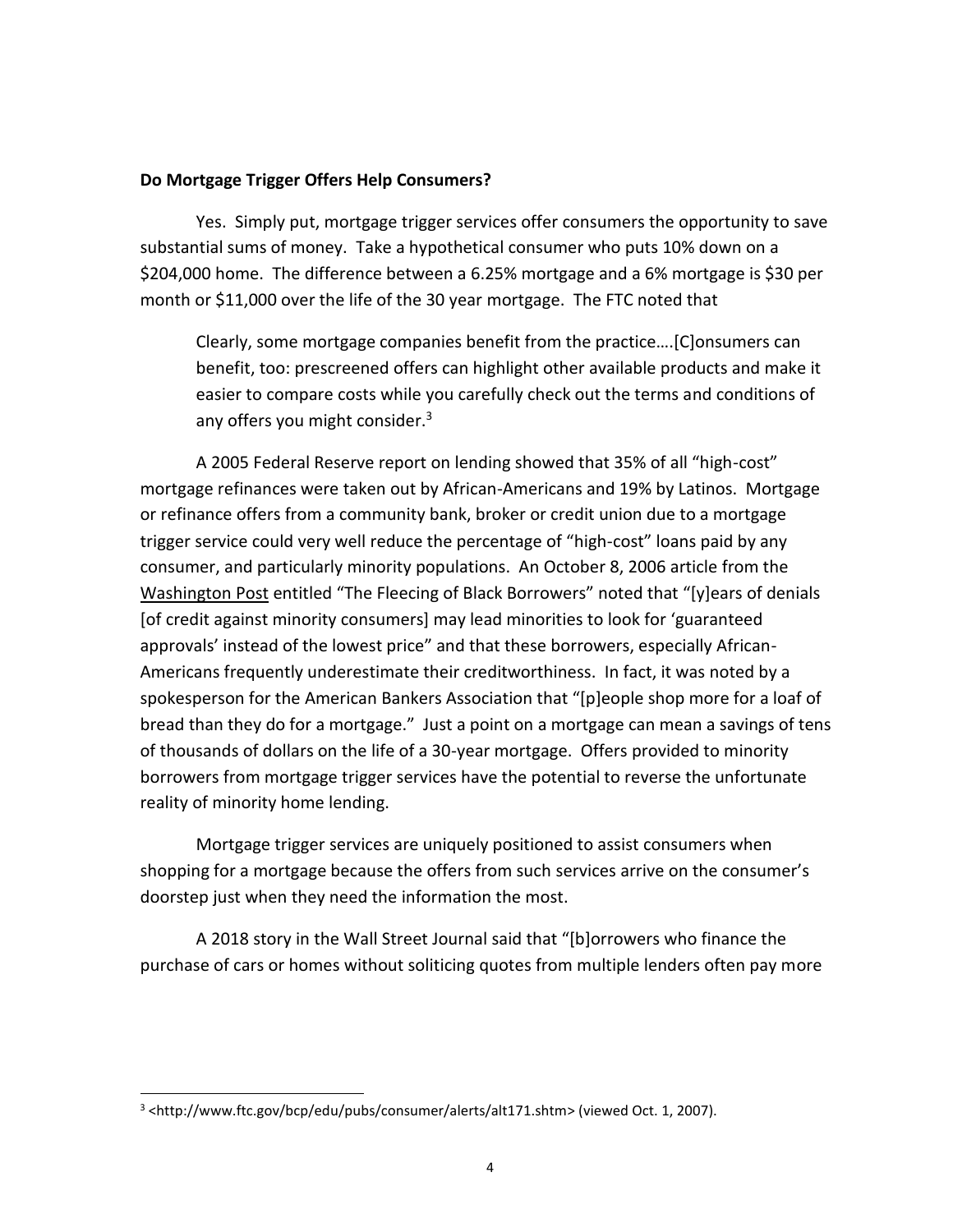than their financial peers."<sup>4</sup> The article adds that "in the absence of that competitive pressure, lenders have no incentive to offer similar borrowers comparable rates." According to research by the CFPB, in a 2017 paper, "[t]he average spread on home mortgages among all borrowers is a half percentage point. Paying 4% interest on a \$400,000 mortgage instead of 3.5% amounts to an extra \$114 in monthly payments."<sup>5</sup> By contrast, "[t]he average difference in car loans is 1.3 percentage points," as studied by researchers at MIT and Brigham Young University. For the typical car loan, the difference would be like paying \$1,300 more on the purchase price."<sup>6</sup>

# **Can a State Ban on Mortgage Triggers?**

 $\overline{\phantom{a}}$ 

No. Mortgage trigger services, which are made available by consumer reporting agencies cannot be banned in the states. The federal Fair Credit Reporting Act (FCRA) regulates consumer reporting agencies and this law prohibits any state from imposing any requirement or prohibition with respect to any subject matter regulated under 15 U.S.C. § 1681b(c). This was the conclusion reached by the Connecticut Office of Legislative Research and by the Maine Office of Consumer Credit Regulation and by a number of court decisions discussed below.<sup>7</sup>

<sup>4</sup> Jo Craven, McGinty, *The Costs of Getting Just One Rate Quote: Studies show financial peers can pay widely different amounts on home and car loans*, Wall Street Journal, March 30, 2018, [https://www.wsj.com/articles/the-costs-of-getting-just-one-rate-quote-1522414800.](https://www.wsj.com/articles/the-costs-of-getting-just-one-rate-quote-1522414800)

<sup>&</sup>lt;sup>5</sup> Alexandrov, Alexei and Koulayev, Sergei, No Shopping in the U.S. Mortgage Market: Direct and Strategic Effects of Providing Information (March 14, 2017). Consumer Financial Protection Bureau Office of Research Working Paper No. 2017-01. Available at SSRN:<https://ssrn.com/abstract=2948491> or<http://dx.doi.org/10.2139/ssrn.2948491.>

<sup>&</sup>lt;sup>6</sup> Argyle, Bronson and Nadauld, Taylor and Palmer, Christopher, Real Effects of Search Frictions in Consumer Credit Markets (October 18, 2017). MIT Sloan Research Paper No. 5242-17. Available at SSRN: <https://ssrn.com/abstract=3044889> or<http://dx.doi.org/10.2139/ssrn.3044889.>

<sup>&</sup>lt;sup>7</sup> Connecticut. "Connecticut is most likely preempted from passing any sweeping legislation affecting mortgage lead triggers." Connecticut General Assembly, Office of Legislative Research, Report No. 2007-R-0072, "Mortgage Trigger Leads," January 24, 2007, <http://www.cga.ct.gov/2007/rpt/2007-R-0072.htm> (viewed July 27, 2007).

Maine. "While the federal preemptive language…prevents a state from prohibiting or severely restricting legitimate use of such trigger leads…it is within a state's prerogative to require that such information be utilized in a way that conforms with federal law and that is not misleading to consumers." State of Maine, Office of Consumer Credit Regulation, "Legislative Proposals to Address Predatory Lending Practices in Maine," December 8, 2006, pp. 2-4, 23, <http://www.maine.gov/tools/whatsnew/attach.php?id=26818&an=1 > (viewed July 26, 2007).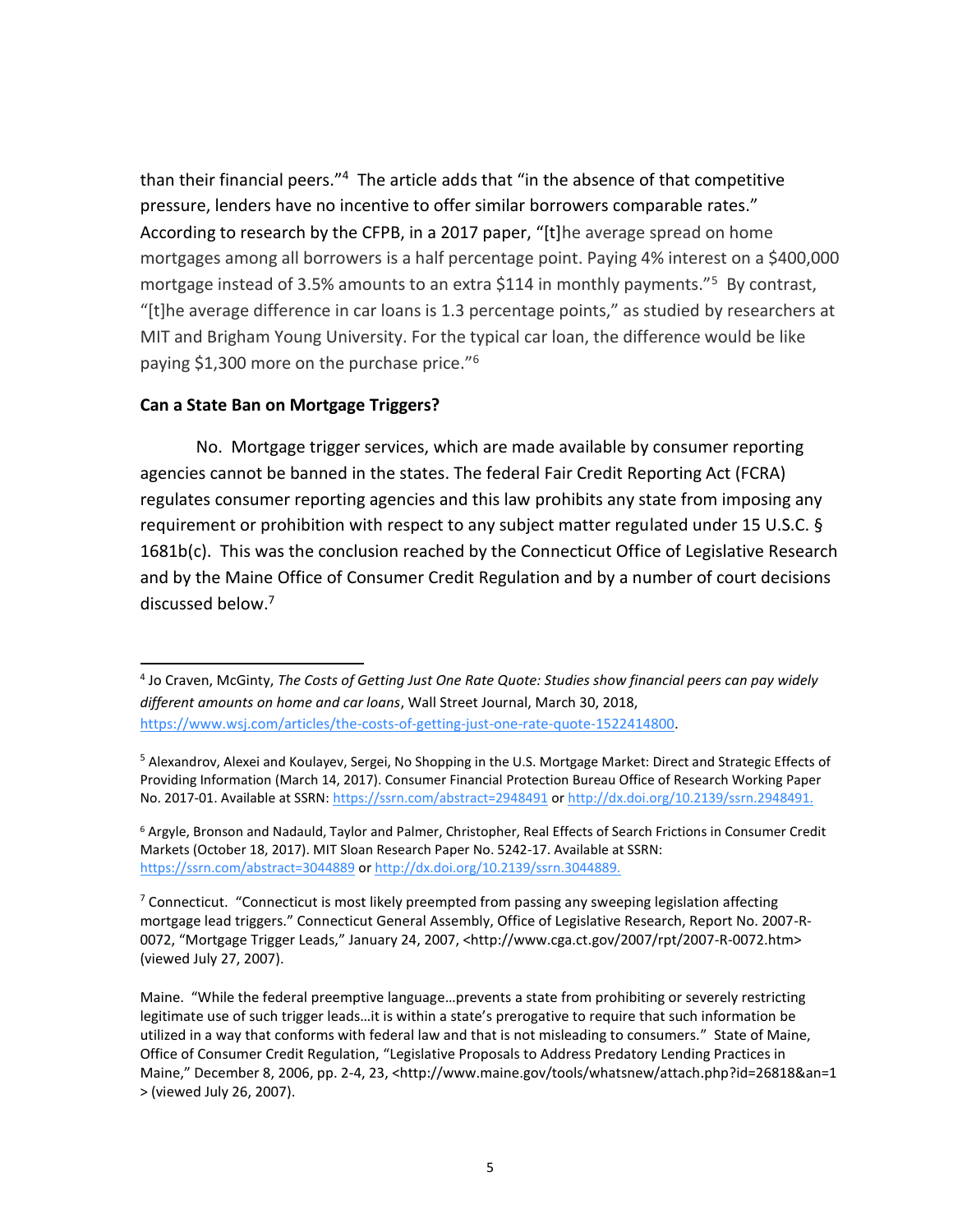The most comprehensive judicial review of mortgage triggers was made by the U.S. District Court in Minnesota in 2007 when CDIA successfully challenged that state's ban on mortgage triggers. This decision was followed by federal courts in New York and in New Jersey which also sided with CDIA and its members.

In 2007, a federal court struck down the first state law that banned mortgage triggers – Minnesota – because that law was preempted by the FCRA. The court, in looking specifically at the subject matter preemption of 15 U.S.C. § 1681t(b)(1)(A), found that "the preemptive reach of FCRA is both broad and explicit" and held that the "'subject matter' of mortgage-trigger lists is unquestionably regulated by [the FCRA]". Thus, "neither Minnesota nor any other state may prohibit or regulate their sale." *Consumer Data Indus. Ass'n. v. Swanson*, No. 07-CV-3376 (PJS/JJG), 2007 WL 2219389 (D. Minn., July 30, 2007), at 7-8. The state did not appeal this ruling and on Aug. 21, 2007, a final order was entered "find[ing] and declare[ing] that [the Minnesota ban on mortgage triggers] is preempted in its entirety by 15 U.S.C. § 1681t(b) of the FCRA and is not enforceable, directly or indirectly, by [the state]." *Consumer Data Indus. Ass'n. v. Swanson*, No. 07-CV-3376 (PJS/JJG), (D. Minn., Aug. 21, 2007), amended consent order, at 2.

The U.S. District Court for the Western District of New York followed the holding of the federal court in Minnesota and found that the FCRA "pre-empts both statutory and common law prohibitions or restrictions on the practice of prescreening..." *Premium Mortgage Corp. v. Equifax,* U.S.D.C. (W.D.N.Y. No. 6:07-cv-06349-MAT) (Sept. 30, 2008).

The most recent court to find in favor of preemption and against state regulation of mortgage triggers was the U.S. District Court for New Jersey. New Jersey became the second state to pass a ban on mortgage triggers when it did so in January 2009. Shortly thereafter, the court issued a preliminary injunction which was followed quickly by the legislature's repeal of the law. *CDIA v. Milgram*, No. 09-CV-01270 (MLC).

## **Summary and Conclusion**

 $\overline{\phantom{a}}$ 

Mortgage trigger services offered by consumer reporting agencies are commonly used, offer consumers the possibility of substantial financial savings, and allow for consumer protection. Mortgage trigger services are uniquely positioned to assist

New Jersey. "[T]he regulation of [mortgage triggers] by credit agencies is governed through, and state regulation preempted by, federal law." New Jersey Office of Legislative Services statement accompanying A. 3821/S. 2720 (213th Legislature, 2009).